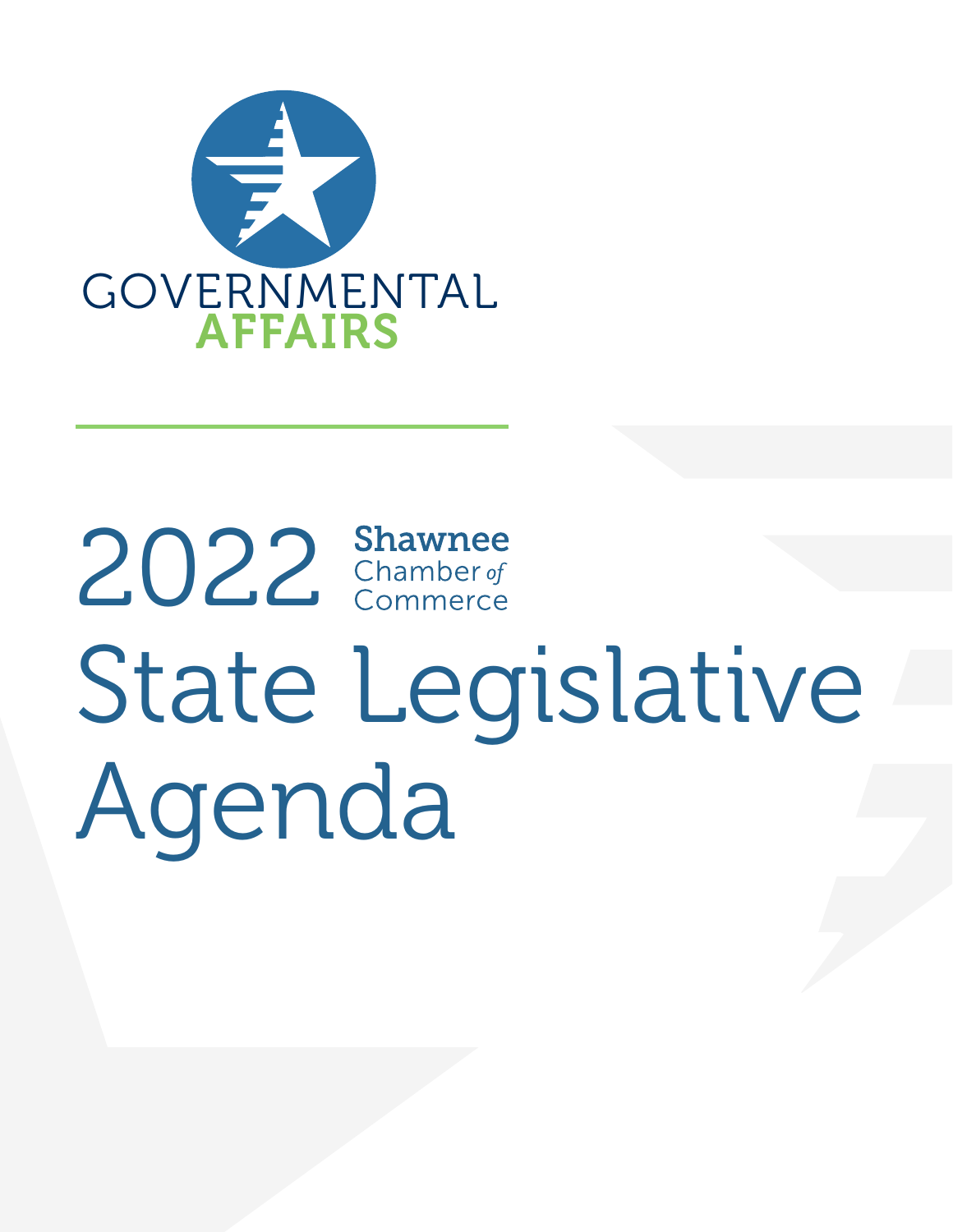#### Pandemic Relief & Recovery

In response to the COVID-19 pandemic, the Chamber supports consideration of state policies that help businesses stay open, pay employees, avoid additional layoffs, and assist with the recovery of the state's economy and help retain and attract employees.

# Public Education & Workforce Development

Education excellence is one of the most important factors to stimulate economic prosperity and growth in the state of Kansas. The Shawnee Chamber will continue to support the following initiatives:

- Support a public-school finance formula that is financially sustainable with greater local funding flexibility to support educational excellence and meets community growth.
- Redistribution of state funding to provide increased support for those districts that have unfunded excess special education costs.
- Provide sufficient funding for higher education to keep Kansas institutions competitive and fiscally sound and able to support infrastructure and buildings for the regent's universities.
- Education and workforce development fostering a well-trained, productive, globally competitive workforce with an increased emphasis on Pre-K-12 students' career success and workforce readiness. Increased funding for skilled trade schools and technical training.
- Support initiatives that promote more effective workforce development and remove barriers for career and workforce training exploration.
- Support initiatives that address access to childcare.

#### Business & Economic Development

To continue to facilitate a strong and diverse economy, the Shawnee Chamber supports business and economic development legislation that promotes greater stability for the business climate and creates certainty for job growth, housing attainability, and business expansion.

- Support the continued development of initiatives aimed at increasing entrepreneurial ventures and incentives for small businesses including assistance in job creation.
- Support legislation that provides discretionary authority to state and local economic development agencies in utilizing economic incentive tools.
- Support reducing administrative burdens for small businesses applying for state and local economic development incentives and tax credits.
- Support limitations on non-economic damages or other litigation reforms necessary to maintain or lower the costs of doing business in the state.
- Support the utilization of the sales tax exemption on capital investments.
- Restoration of measures to strengthen the Department of Commerce and enhance the state's ability to compete in the global economy and facilitate job growth, including the implementation of a long-term economic growth strategic plan.
- Support investment to modernize the infrastructure of the Kansas Employer Security Trust Fund with appropriate employer and claimant input and oversight.

#### Tax Policy

We believe the State government should provide a reasonable and balanced tax policy that maintains adequate funding levels for state and local government while protecting the interests of our business members.

- Oppose implementation of new sales tax on services not currently taxed.
- Preserve tax exemptions on nonprofit organizations.
- Support the protection of dedicated funds flowing to the local level of government.
- Support appraisals based on fair-market value as currently defined in Kansas statute and oppose caps in property valuations as unconstitutional and inequitable.

#### Health Care

A health care system that is accessible and affordable for both employers and individuals is critical for the State's competitiveness in recruiting both business and talent.

- Address the cost shifts of uninsured Kansans being passed on to businesses and other consumers by supporting health care solutions that improve the quality and efficiency of the KanCare/Medicaid system while expanding coverage available through state and federal funding which is fiscally responsible.
- Oppose health insurance mandates which unnecessarily increase the costs of health insurance.
- Support healthcare reforms and innovative incentives that enhance the employer-based health insurance delivery systems such as Association Health Plans.
- Support expansion and permanency of telehealth.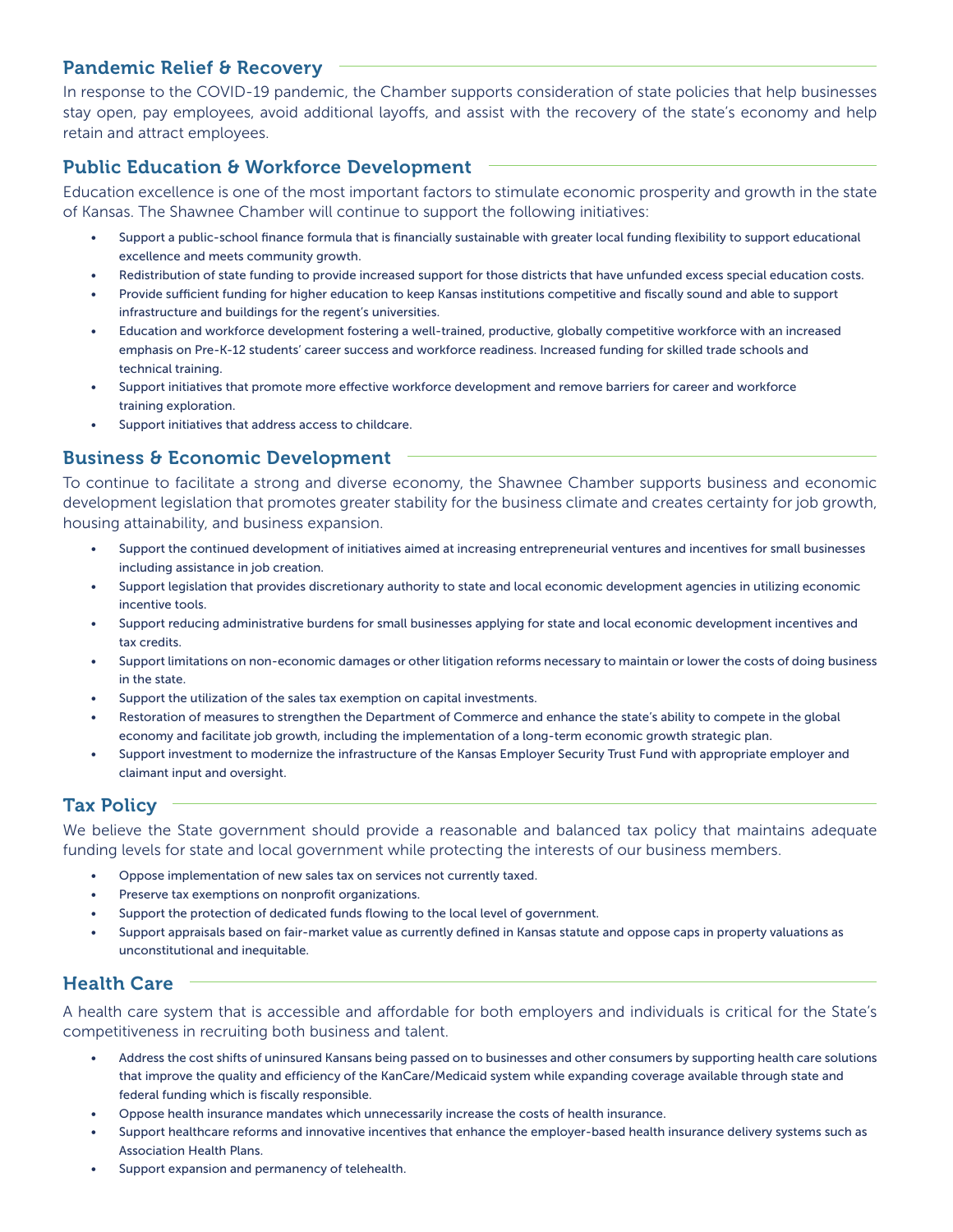#### Oppose Tax or Spending Lids on State/Local Governments

Funding discretion and flexibility are key components of effective local fiscal management, and local officials are best situated to respond to growth or decline in a timely manner and make necessary investments in the future of their communities. We strongly oppose any state-imposed limits on taxing and spending authority of local government.

• Support locally elected officials to make budget and tax decisions that are most reflective of the community's need, financial interests and more responsive to the local taxpayers.

#### Infrastructure

The Chamber recognizes the importance of basic infrastructure to economic health, job growth, public safety, and overall quality of life.

- Support full funding of the state multi-modal transportation plan.
- Supports the preservation of direct revenue transfers to the State Highway Fund and opposes the diversion of SHF monies and supports preserving current local ratios for any use other than funding for eligible transportation projects for which it was created. The state should consider diverse revenue strategies to support this, while maintaining flexibility, accountability and opportunities for local input and support.
- Support statewide access to broadband.

#### Energy & Environment

The Chamber supports a comprehensive energy policy with a balanced and diversified portfolio of energy sources and technologies.

- Supports long-term energy plans that ensure ample power and reliability for the region, balancing environmental and cost benefits, without shifting costs between customers.
- Supports policies that promote cost-effective investment in energy efficiency, sustainability, transmission and distribution and voluntary use of alternative and renewable fuels and energy resources.
- Supports regulatory models and policies that promote the region's history of affordable and reliable energy.

# **Shawnee** Chamber of Commerce 2022 STANDING POSITIONS

*The Chamber's standing positions, which may or may not come up during any given legislative session, are as follows (positions are not presented in priority order):*

## SUPPORT THE FOLLOWING:

- Maintaining diverse, flexible, predictable, and competitive state economic development tools that can address a variety of job and investment opportunities and needs
- Current State of Kansas status as a right-to-work state
- Immigration is a federal issue; thus, we oppose state action that creates additional costly or time-consuming mandates for employers or imposes unreasonable penalties on employers who unintentionally hire or assist undocumented workers
- Protection of locally controlled incentive tools (TIF, CID, NRA) for economic growth and development
- Current laws regarding exemptions to the Kansas Open Records Act, including restricting Open Records Act coverage to only governmental agencies
- Efforts that fund the marketing and promotion of tourism in the state
- Maintain existing, non-partisan and non-election process for the selection of high-quality judges

# OPPOSE THE FOLLOWING:

- Changes to the current sales tax situs law on motor vehicles
- m Binding arbitration in employment disputes
- Ø Policies which may be perceived to make Kansas unwelcoming to all visitors